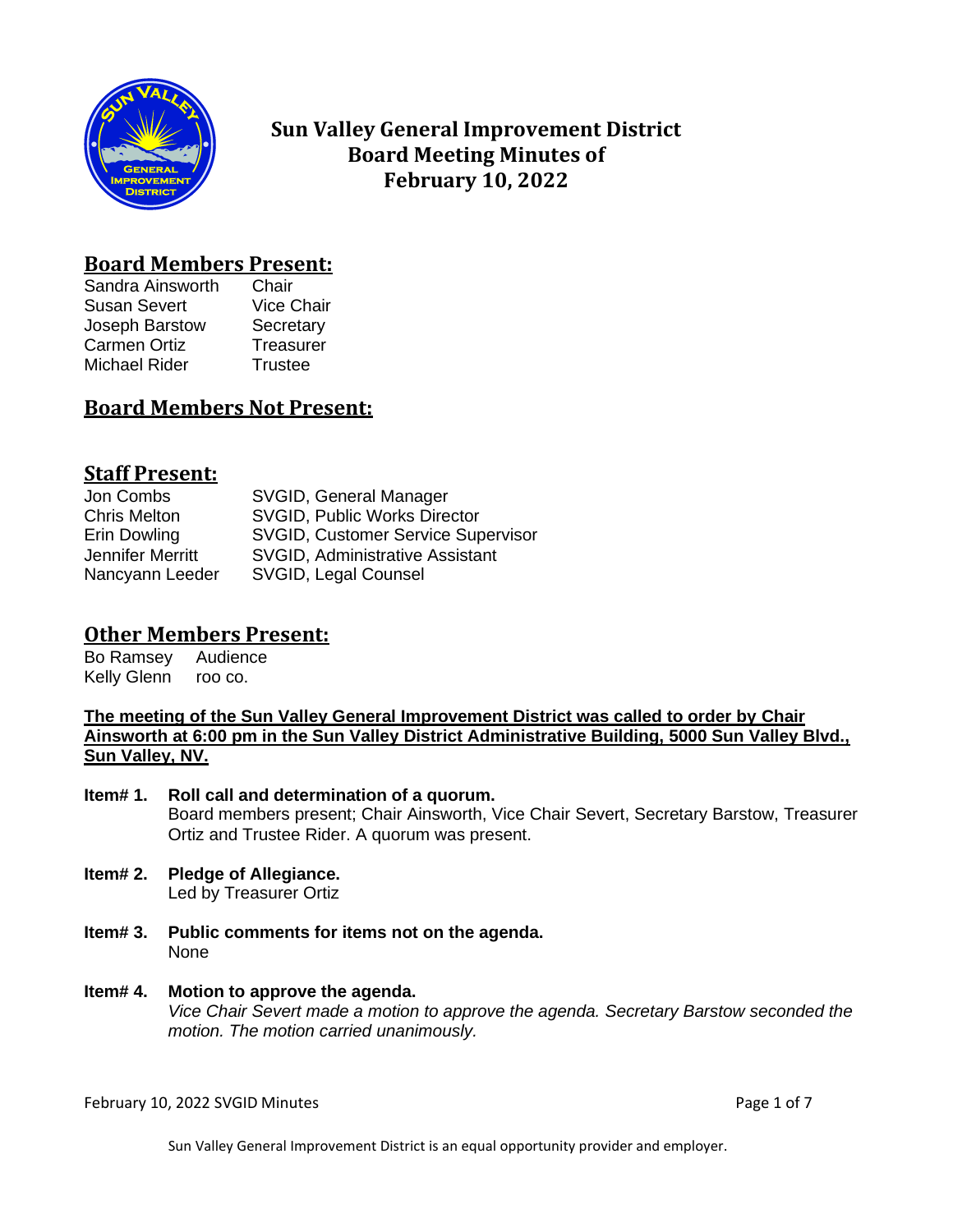### **Item# 5. Certify posting of the agenda.**

Ms. Merritt certified posting of the agenda.

**Item# 6. Trustee/Manager's announcements, request for information, and statements relating to items not on the agenda.**

Mr. Combs announced Washoe County Sheriff Office and Remsa are hosting a Car Seat Inspection at the Sun Valley Community Park Saturday, February 19th from 10am until 2pm. The District office will be closed Monday, February  $21<sup>st</sup>$  in observance of Presidents Day. He also announced Nevada Rural Water Association Conference has released a tentative conference schedule; please get with Ms. Merritt regarding conference registration.

### **Item# 7. Discussion and action to approve account payables for February 10, 2022.**

Treasurer Ortiz gave a brief report of the account payables, customer refunds and payroll for February 10, 2022.

*Treasurer Ortiz made a motion to approve the account payables February 10, 2022 in the total amount of \$536,482.90. Trustee Rider seconded the motion. After discussion the motion carried unanimously.*

There were no public comments.

**Item# 8. Discussion and action to approve board meeting minutes of January 27, 2022.**  *Trustee Rider made a motion to approve the Sun Valley General Improvement District Board Meeting Minutes of January 27, 2022 as submitted. Treasurer Ortiz seconded the motion. The motion carried unanimously.*

There were no public comments.

### **Item# 9. Marketing update by Kelly Glenn with roo co.**

Ms. Glenn with roo co. gave a brief marketing update; she continues to meet with District staff on a monthly basis. She is currently working on multiple press releases for the District, they include Lifeguard recruitment, Opening of the Sun Valley Pool, Movie in the Park, E-Recycling Event and any other events scheduled in Sun Valley. She stated the District is more than just a utility and really wants to bring community awareness as to what is going on in the Sun Valley community.

There were no public comments.

**Item# 10. Review of proposed spring newsletter article ideas with possible direction to staff.** Ms. Glenn provided a list of proposed articles for the upcoming District spring newsletter. The articles include, promoting the pool (hiring, operating schedule, free swim days and possible swim lessons), Movie in the Park, Keep Truckee Meadows Beautiful, Watering days/conservation and Did You Know. She stated the Did You Know article will focus on Sun Valley Citizens Advisory Board and its purpose.

> Treasurer Ortiz inquired what information would be on the Sun Valley Citizens Advisory Board and suggested including a link to Washoe County's website for the SVCAB so residents can learn more about how to participate and applying to become a member.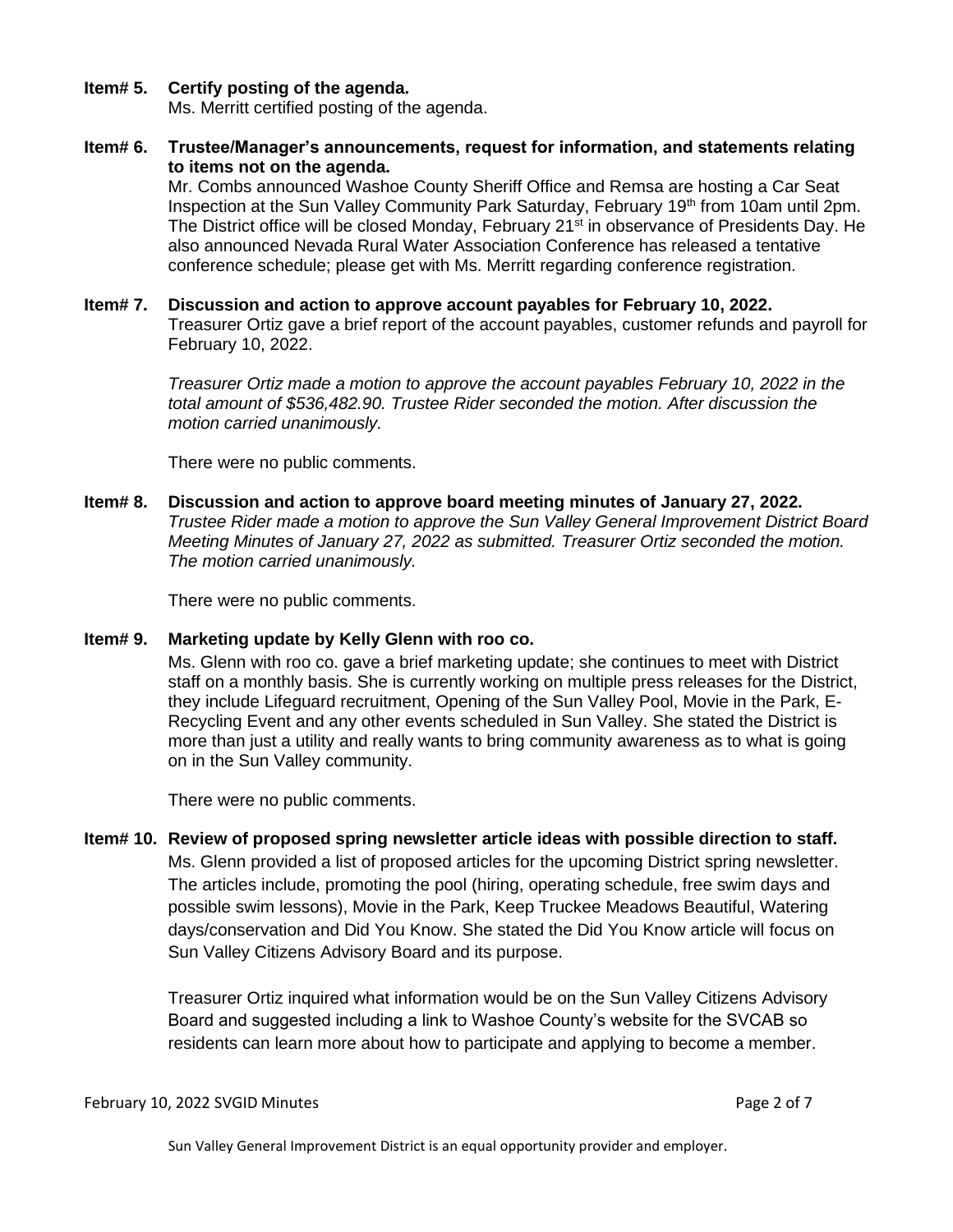Ms. Glenn responded; the District would like the Did You Know article to be educational regarding the Sun Valley Citizens Advisory Board. It would provide informational details of the meeting schedule, the purpose and role of the board, and how residents can get involved.

*Trustee Rider made a motion to accept the proposed newsletter articles as presented. Secretary Barstow seconded the motion. The motion carried unanimously.* 

There were no public comments.

### **Item# 11. Discussion and possible action and/or direction regarding 2022 proposed Recreation Schedule.**

Ms. Dowling reported staff met to discuss the upcoming recreation events for 2022. The following tentative recreation calendar outlines what is tentatively scheduled, some events are subject to change/cancel pending agency partnerships.

She reported Community Services Agency has confirmed they would like to host the annual Easter Egg Hunt, date to be determined. She also reported there is another agency that would like to host their own Easter Egg Hunt, that will be brought before the Board for approval. The District, in partnership with Lifecycle Solutions, will be hosting an Electronic Recycling Event for the month of April, Keep Truckee Meadows Beautiful Great Community Cleanup is scheduled for April 30<sup>th</sup>, May 21st Sun Valley Community Give-Away-Day hosted by 1<sup>st</sup> Century Church, June 10<sup>th</sup> Pool Opening, June 17<sup>th</sup> Movie in the Park, June 18<sup>th</sup> Free Swim Day (tentative, pending Fink Family sponsor), July 4<sup>th</sup> Free Swim Day sponsored by 5 Ridges, Car Show (tentative, pending sponsor), August  $13<sup>th</sup>$  End of Season Pool Party followed by the last day of pool operations on August 14<sup>th</sup>. Ms. Dowling reported the 2022 Pool Season will be open for nine weeks, Tuesday through Sunday. She stated uncertainty continues whether swim lessons will be offered, staff will analyze once staffing levels are determined. Lastly, the Veterans Celebration would be held on November 5<sup>th</sup> in partnership with Washoe County Human Services (tentative). Ms. Dowling reported the Veterans Celebration participation has declined over the past several years and would like to suggest bringing the Veterans Celebration event back for additional discussion to consider to see if event modifications or change in venue is needed for this event. She reported the veteran agencies want to participate, but they have concerns with the lack of veterans attending the event.

Trustee Rider commented he would like to see a future agenda item for additional discussion regarding the Veterans Event. He enjoys the event and the District needs to come up with a new way to outreach to the veterans. He also inquired where the cleanup site location will be for the Keep Truckee Meadows Beautiful Great Community Cleanup.

Mr. Melton responded and reported the Keep Truckee Meadows Beautiful Great Community Cleanup will continue to be held at the Chimney OHV site. There are other offroad agencies that assist with this location.

Vice Chair Severt agrees with Trustee Rider, she would like to have additional discussion regarding the Veterans Event. She would also like to confirm the District is available to have a Free Swim Day on July  $4<sup>th</sup>$  considering it is on a Monday this year; pool regular operating hours are Tuesday through Sunday.

Sun Valley General Improvement District is an equal opportunity provider and employer.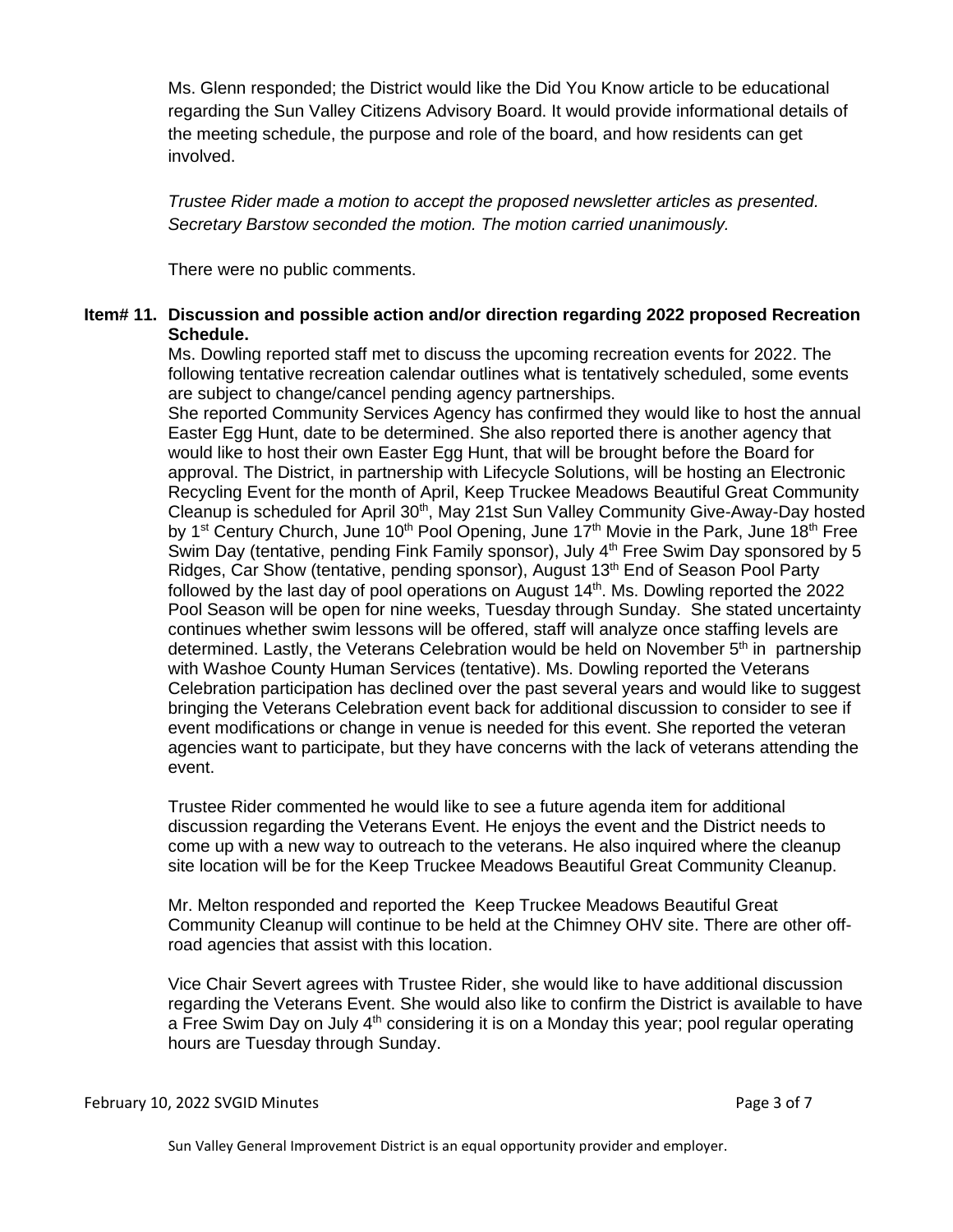Mr. Melton responded staff will organize the July  $4<sup>th</sup>$  Free Swim Day with pool staff to make sure it is available to the community.

Audience member Mr. Ramsey inquired about the Veterans Event; from an agency and/or business stand point, how many veterans are needed to be served at the event for it to be considered a successful event.

Ms. Dowling responded, she helps plan and facilitate the Veterans Event and the event was well attended and successful when there was a more active veterans base in the community, typically being able to serve 20 to 30 veterans. Over the past several years the veteran participation has declined for various reasons. Without having veterans at the event, the invited agencies are not able to provide additional resources available to the veterans. The event has become more of a community event and not being able to recognize and honor the veterans as intended.

Chairperson Ainsworth commented her neighborhood is full of veterans and every year her husband invites them to the event. She stated none of them want to attend the event because it has to do with government.

*Trustee Rider made a motion to accept the tentative 2022 Recreation Schedule as presented; adjust the recreation schedule on a as needed basis and to bring back the Veterans event for further discussion. Treasurer Ortiz seconded the motion. The motion carried unanimously.* 

### **Item# 12. Discussion and consideration to schedule an Electronic Recycling Day Spring 2022.** Mr. Melton reported the District partnered with Life Cycle Solutions last year to offer E-Waste Recycling throughout the month of April. The recycling event was modified due to COVID; District customers were able to take their E-Waste directly to Life Cycle Solutions. In prior years the event was restricted to 1 day, with moving the location the event is available for the month of April allowing customers to recycle any day that works with their personal/work schedule. This partnership was proven to be very beneficial to District customers and to the District. There was more E-Waste recycled last year than prior years; it also cuts down on District's overtime as well as potential injuries or other liabilities. Mr. Melton reported the purpose of the event is to assist the community and reduce illegal dumping in Sun Valley and the surrounding open spaces. Lifecycle Solutions has graciously agreed to honor last year's disposal fees for televisions and CRT monitors. The cost to recycle televisions are \$35.00 per unit and CRT monitors are \$20.00 per unit. In past events District customers were allowed one television and one monitor or a combination of the two for free, any additional units were \$20.00 per unit at customers' expense. Mr. Melton reported staff is requesting approval to offer electronic recycling for District customers with the partnership of Life Cycle Solutions for the month of April. This event has been budgeted in the District's Board approved 21/22 budget for the amount of \$9,000.

Additional discussion ensued regarding the benefit of this program, working with the community to help reduce the amount of illegal dumping. It also helps educate customers that they don't have to hold onto their recyclables, they can be recycled year-round.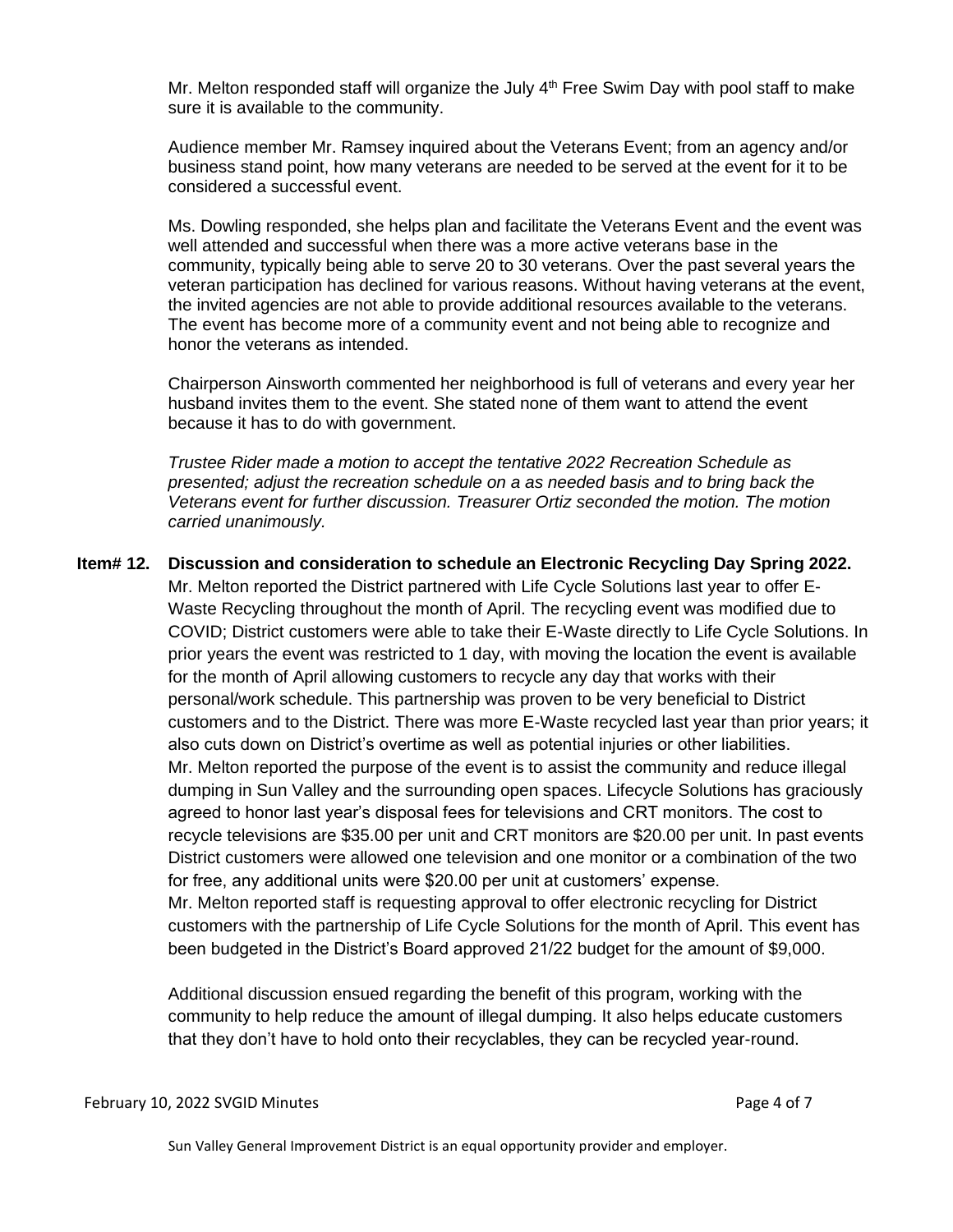*Vice Chair Severt made a motion to approve partnering with Life Cycle Solutions the month of April for Electronic Recycling as presented by staff. Trustee Rider seconded the motion. The motion carried unanimously.*

There were no public comments.

### **Item# 13. Discussion and action regarding Sun Valley General Improvement District District's Ad Valorem Tax percentage collected by Washoe County Treasurer via property taxes.**

Mr. Combs reported the District is required each year to review its Washoe County tax rate (Ad Valorem) and vote to set the amount to be collected by Washoe County via property taxes. The District's current rate being collected is .2112%; the District increased the rate in 2020 from .1928%. Washoe County's preliminary tax rate calculations show there is room to raise the tax rate to .3065%. The Ad Valorem at the current rate generates \$353,169.10 per years for the District. The money from the Ad Valorem goes into the District's Acquisition Account for capital improvement projects. Mr. Combs reported staff is recommending to increase the Ad Valorem from .2112% to .2296% for fiscal year 2022/2023. Mr. Combs reported the increase will not affect the resident's property taxes because Washoe County is already collecting the capped amount for property taxes. The amount collected by Washoe County will be recalculated and distributed among the various governmental agencies.

*Vice Chair Severt made a motion to increase the Sun Valley General Improvement District's tax rate (Ad Valorem) to .2296% for 2022/2023 as presented by staff. Trustee Rider seconded the motion. The motion carried unanimously.* 

There were no public comments.

**Item# 14. Legal report by Nancyann Leeder.** None

### **Item# 15. Field report by Chris Melton.**

Mr. Melton reported on the following:

The District made an emergency purchase of a new Variable Frequency Drive (VFD) for one of the motors at the District's Main Pump Station. The VFD allows the pumps to run motors at various speeds; ramping up slowly and shutting down slowly to avoid water hammer. He reported during a routine maintenance, staff discovered the issue. Staff contacted the manufacture and the failed VFD is obsolete and cannot be repaired. He also reported he is in communication with developer Mr. Smith for potential cost sharing since this equipment was scheduled to be replaced as part of the new pump station improvements as identified for 5 Ridges development. There will be some additional expenses for installation and SCADA programing.

### **Item# 16. Office report by Erin Dowling.**

Ms. Dowling reported on the following:

■ She attended the State of Nevada Low Income Hardship Water Assistance Program progress meeting. There is nothing new to update at this time. The State is recognizing how complex the program is going to be. They are trying to create a policy that works with the property owners and renters, since each water utility is unique in the respect who is required to sign up for service.

February 10, 2022 SVGID Minutes **Page 5 of 7** and 2012 12:00 February 10, 2022 SVGID Minutes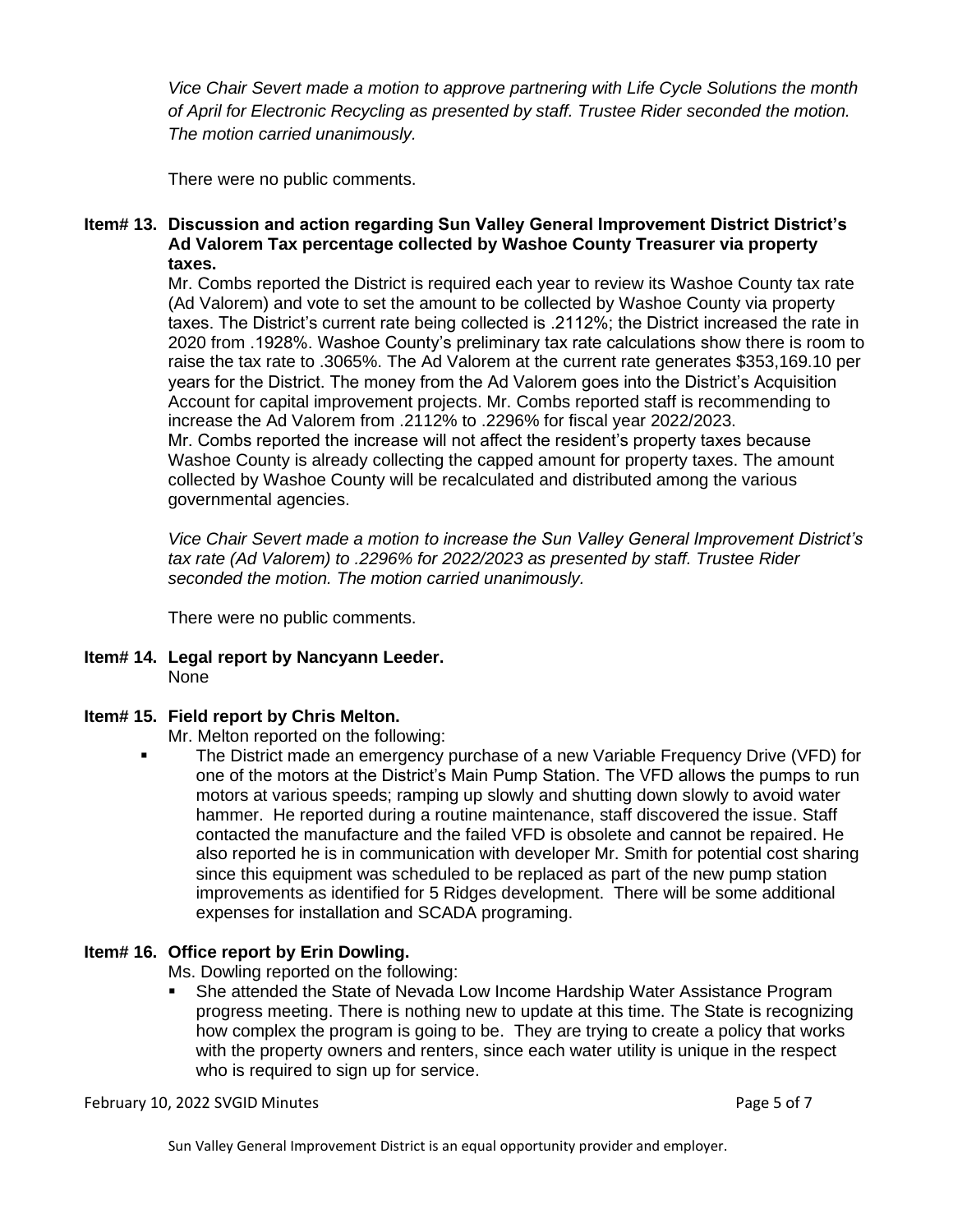**•** She reminded the Board the District is conducting their Winter Evaluation Period, it is scheduled to end March 31, 2022.

### **Item# 17. Manager report by Jon Combs.**

Mr. Combs reported on the following:

- He wished Secretary Barstow a Happy Birthday on behalf of the District.
- He reported on the District's financials as of December 2021. He reported the District's Water Fund revenues are 5% below budget; this is contributed to reduction of water sold due to the winter months, a decrease in credit card fees since implementation of the flat credit card fee, and backflow testing that will take place in the spring. Water expenses are on target with the approved budget. He reported on Depreciation; the current period amount is high due to the depreciation expense being posted in November for periods 1 thru 5. The year-to-date amount is less than budgeted due to evenly spreading the overstated accumulated depreciation variance over the fiscal year. The District's BLM Rent expense is over budget due to a new surety bond requirement. The District will be required to hold a surety bond on all its Right-Of-Way Agreements commencement of new applications or renewals. The District's R&M Mains is over budget, this was because expenses were mis-appropriated and a true-up will take place prior to approval of the District's new budget. The District's Sewer Charges are 7.24% below budget, this is contributed to the Washoe County Sewer reimbursement. Washoe County is invoiced quarterly, and payment is received quarterly, however the budget is reflected evenly over a 12-month period. The Sewer expenses are 11% below budget. The Acquisition revenue is below budget because the District's Ad Valorem is only paid out quarterly, however the budget is reflected evenly over a 12-month period. Properties and Garbage Fund revenues are below budget, but once again Washoe County only pays the District on a quarterly basis for Garbage Franchise Fees. There was an increase in Property expenses, the District's rental properties has a property tax increase . Lastly, District's Recreation revenue is at target; the District had good park use considering a lot of facilities were closed down due to COVID. There was a decrease in pool revenue because of no swim lessons offered because of COVID restrictions and a decrease in pool admissions because of the unhealthy air quality due to the wild fires. Overall, the District's revenues are 4% under budget and expenses are 12% under budget.
- Mr. Combs announced his retirement and his last day will be March 25, 2022, he has served the District for 25 years. He thanked the current and past boards for the opportunity to serve the District, it has been his favorite job out of all his careers.

### **Item# 18. Public Comments.**

None

### **Item# 19. Board Comments.**

Treasurer Ortiz reported Sun Valley Citizen Advisory Board is scheduled to meet March 5, 2022, at 10 am at the Sun Valley Neighborhood Center. She also thank Mr. Melton and Ms. Merritt for their time meeting with Washoe County regarding Envision Washoe County 2040 and the future of Sun Valley community.

Vice Chair Severt reported she has known Mr. Combs for several years and watched him work his way up in various positions with the District. She congratulated him on his retirement and thanked him for his service and appreciates him for keeping employees in place for a good succession plan.

Trustee Rider acknowledged Mr. Combs hard work, when Mr. Combs first became the

February 10, 2022 SVGID Minutes **Page 6 of 7** and 2022 February 10, 2022 SVGID Minutes

Sun Valley General Improvement District is an equal opportunity provider and employer.